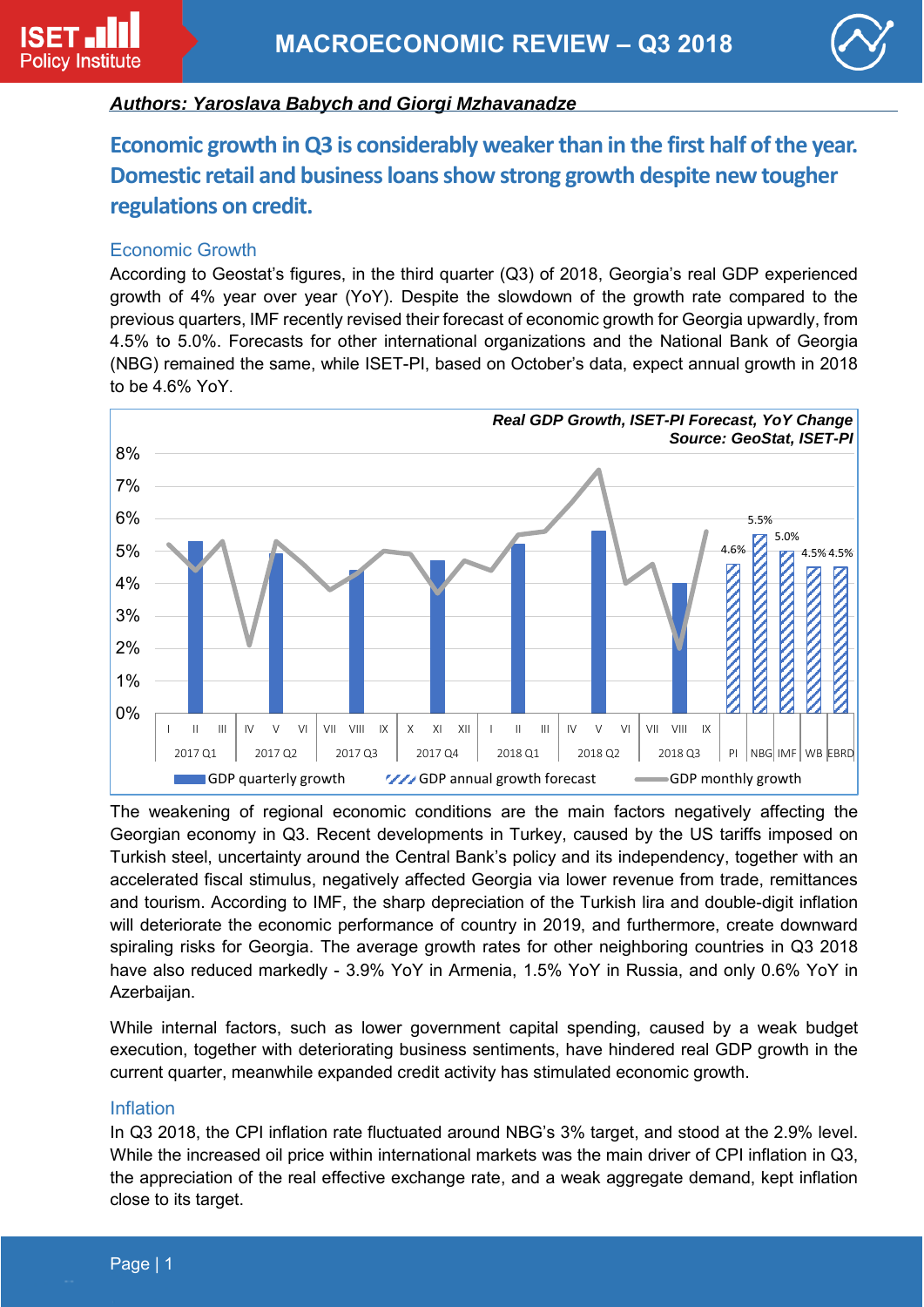





As a result of higher oil prices, Transport costs increased by 7% YoY in Q3. This, alongside the price increase of Food and Non-alcoholic Beverages (+2.9% YoY), contributed 1.6 percentage points (pp) to the overall CPI inflation. The increase in water and electricity tariffs, since January 2018, have also had a perceptible effect on inflation. The contribution of these subsequent factors to the Q3 consumer price increase was 0.36 pp.

The price of clothing and footwear dropped by 8% YoY. This decrease can be explained by the real depreciation of the Turkish lira against the Georgian lari, where Turkey remains the main import source of textiles and apparel in Georgia. Together with the decreased cost of communication (- 1.2% YoY), caused by the abandoned excise tax on mobile communication services in January 2018, these factors drove annual inflation down in Q3 2018 (contributing -0.29 pp to total inflation).

According to NBG's forecast made in November 2018: *"…forecast, inflation will remain close to the target level of 3% for the remainder of 2018, as well as in the medium term. In the forecast, imported inflation – stemming from the appreciation of the nominal effective exchange rate and continued weak aggregate demand – creates downward pressure on overall inflation; however, over the course*  of next year this pressure will be balanced by the effect of increased prices on petrol and petrol *related products. Alongside the elimination of these one-time factors in the medium term, aggregate demand is also expected to increase to the potential output level – keeping inflation close to the target.*

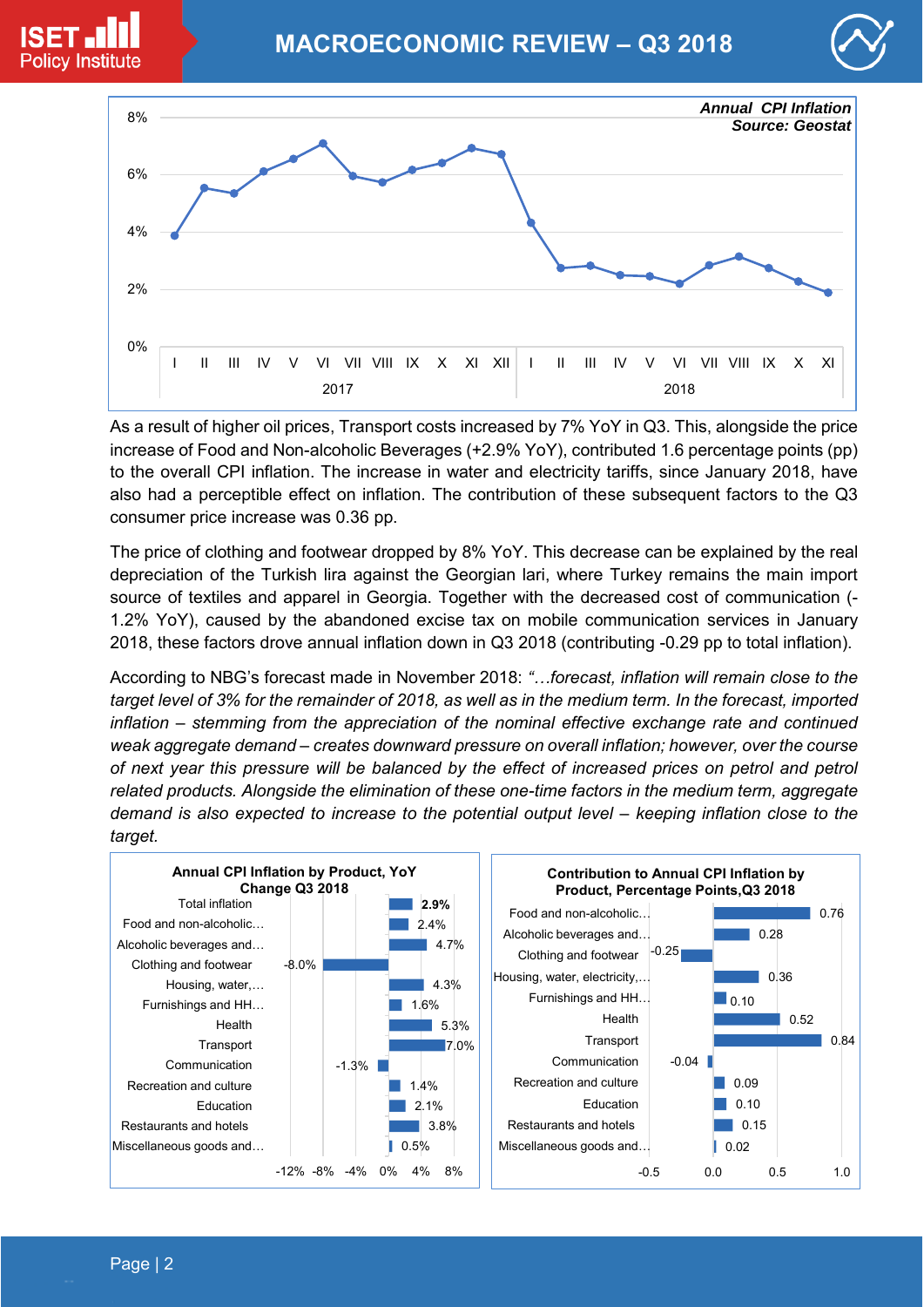

## External Sector

The external merchandise trade in Georgia increased by 14.5% YoY in Q3 2018, driven by both export and import growth. Due to deteriorating external conditions, the growth rate was considerably lower than earlier in 2018 (23.8% YoY in Q1 and 25.4% YoY in Q2).



Total exports were up by 21.2% YoY, and amounted to 855.6 million US dollars. As in the previous quarter, growth was driven by the nearly doubled re-exports of cars, a 43% increase of copper ore exports and the tripled exports of tobacco products. The Georgian hazelnuts industry continued to experience hardships, caused by the invasion of the Asian stink bug and fungal diseases – the export of hazelnuts declined by 13% YoY.

Overall in Q3 2018, the key destination markets for Georgian export products were Azerbaijan (16.2% of the total), Russia (12.9%), China (8.9%), Armenia (8.9%) and Bulgaria (6.1%). Due to the poor economic conditions in Turkey, their Georgian imports contracted by 15% YoY in Q3. Despite the benefits and opportunities of DCFTA with the EU, Georgian exporters still prefer to sell their products in countries with looser regulations and lower quality requirements. In Q3 2018, exports to the EU were down by 1.5% YoY, while exports to CIS countries surged by 41.8% YoY (exports to other countries increased by 9.6% YoY). As a result, 51.6% of total exports landed in CIS countries, once again highlighting the problems of low diversification of trade and high exposure to regional shocks.

Imports amounted to 2,284.2 million US dollars in Q3 2018, a 12.1% YoY increase. This figure was primarily determined by automobile imports (38.5% YoY) and petroleum imports (+20.1% YoY). The latter was in turn determined by higher oil prices across international markets (the amount of imported petroleum was nearly the same as in the third quarter last year). Imports of tobacco products (+110.6% YoY), copper ores (+24.3% YoY), and lifting and handling machinery (+253.4% YoY) were among the other crucial drivers behind the increase in imports during the period. In Q3, the main source markets for Georgian imports were Turkey (15.7% of the total), Russia (10.1%), China (9.8%), Ukraine (5.4%), and Germany (4.7%). Because of the still growing imports, the negative trade balance deepened by 7.3% YoY.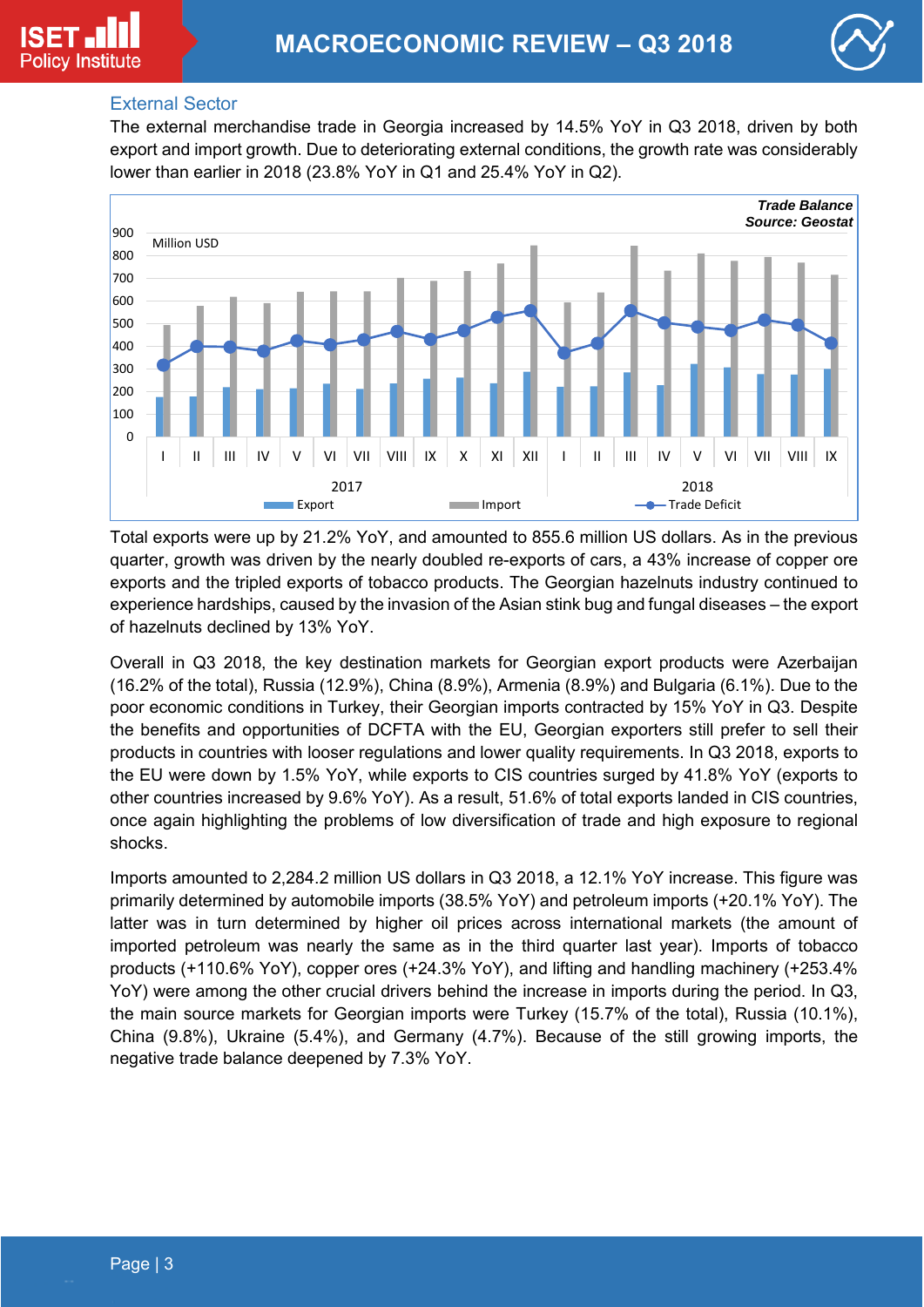

# **MACROECONOMIC REVIEW – Q3 2018**





Both tourism and remittance transfers maintained double-digit annual growth in Q3 2018. The number of tourists (visitors who spent 24 hours or more in Georgia) increased by 12.8% YoY. As ever, the greatest proportion of Georgia's total visitors came from its neighboring countries – Russia, Azerbaijan, Turkey, and Armenia. The YoY percentage increase leaders of international visitors were Germany (+59.8% YoY), Belarus (51.9% YoY), Israel (33.7% YoY), Poland (31.7% YoY) and India (30.9% YoY). Meanwhile, tourists from Iran shrank by 26.3% YoY.

Driven by the higher inflow of money transfers from Italy (+29.7% YoY), Greece (+18.7% YoY), Israel (+18.2% YoY), and the USA (+15.6% YoY), the volume of total remittances to Georgia increased by 12% YoY in the reporting period, and amounted to 411.2 million US dollars. For the first time, Poland was in top ten source countries of remittances with a 653.4% YoY surge. Monetary inflows from Turkey (13.8% YoY) and Russia (-1.6% YoY) showed negative growth rates, reflecting their deteriorating economic conditions and the depreciation of local currencies against the US dollar.

In Q3 2018, the volume of foreign direct investments (FDI) equaled 322.6 million US dollars – a 48.2% drop compared to the same period last year. The decrease in FDI levels was expected, as BP (the main source of FDI in Georgia for the last twenty years) completed its construction of gas and oil pipelines in the South Caucasus. The manufacturing sector was the largest recipient of FDI, receiving 17.5% of the total. The energy and transport sectors were also significant recipients of FDI, receiving 14.3% and 14.1% of the Q3 total FDI.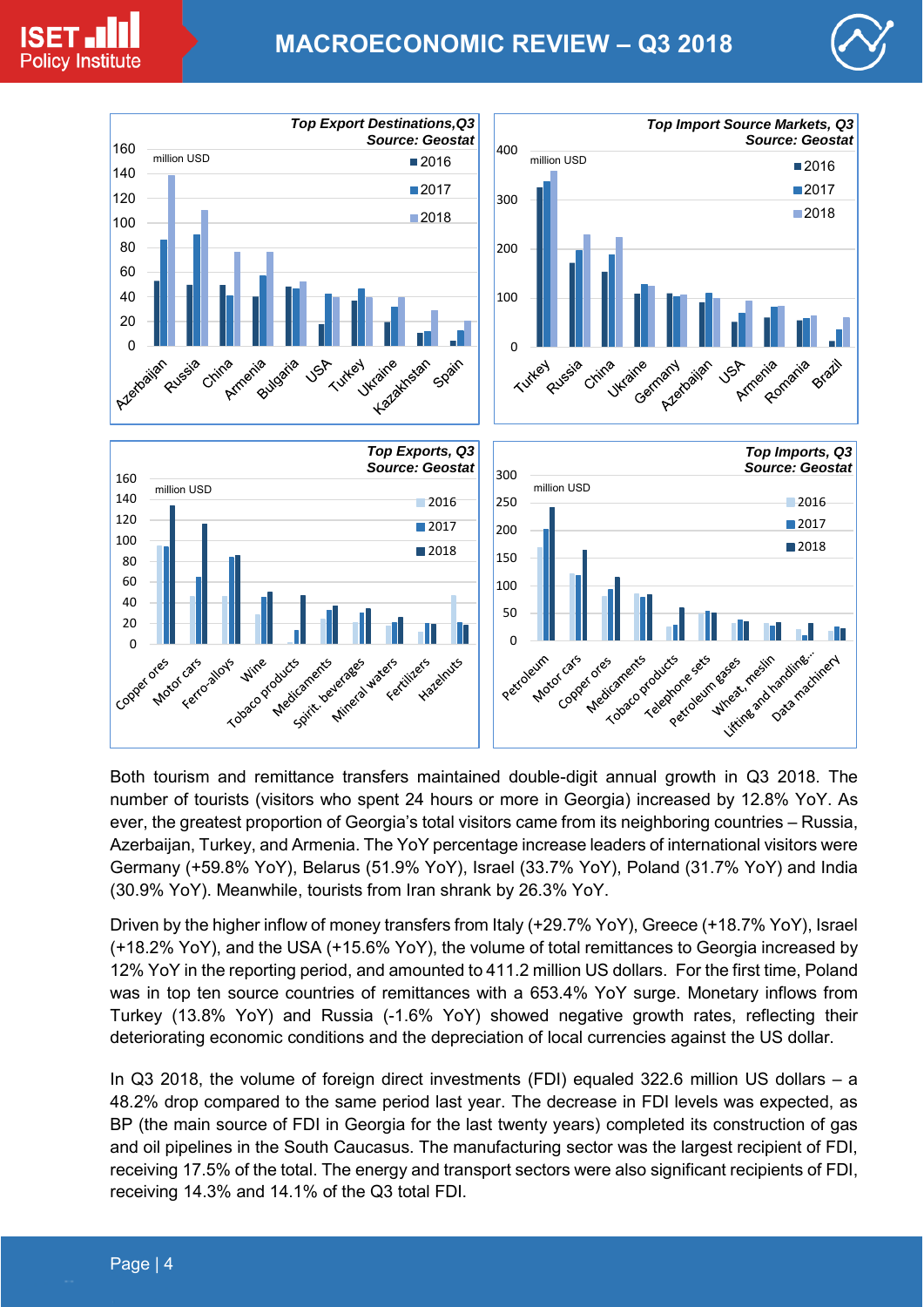





# Exchange Rate

Negative developments with Georgia's main trading partners (mainly in Turkey) and lower FDI influxes in Q3 2018 was reflected in the national currency's nominal exchange rate. Compared to the previous quarter, the lari depreciated against the US dollar and the euro by 3.5% and 0.8% respectively. However, it appreciated against the Turkish lira by 19.1% and by 2.4% against the Russian ruble.



These currency trends were subsequently reflected in the effective exchange rates. In comparison to the previous quarter, the Georgian lari in Q3 appreciated in both nominal and real terms by 4.1% and 2.4%, respectively. In annual terms, the appreciation was even higher – 7.9% YoY and 4.0% YoY. This signifies that Georgian export goods and services became more expensive, while imports prices lowered.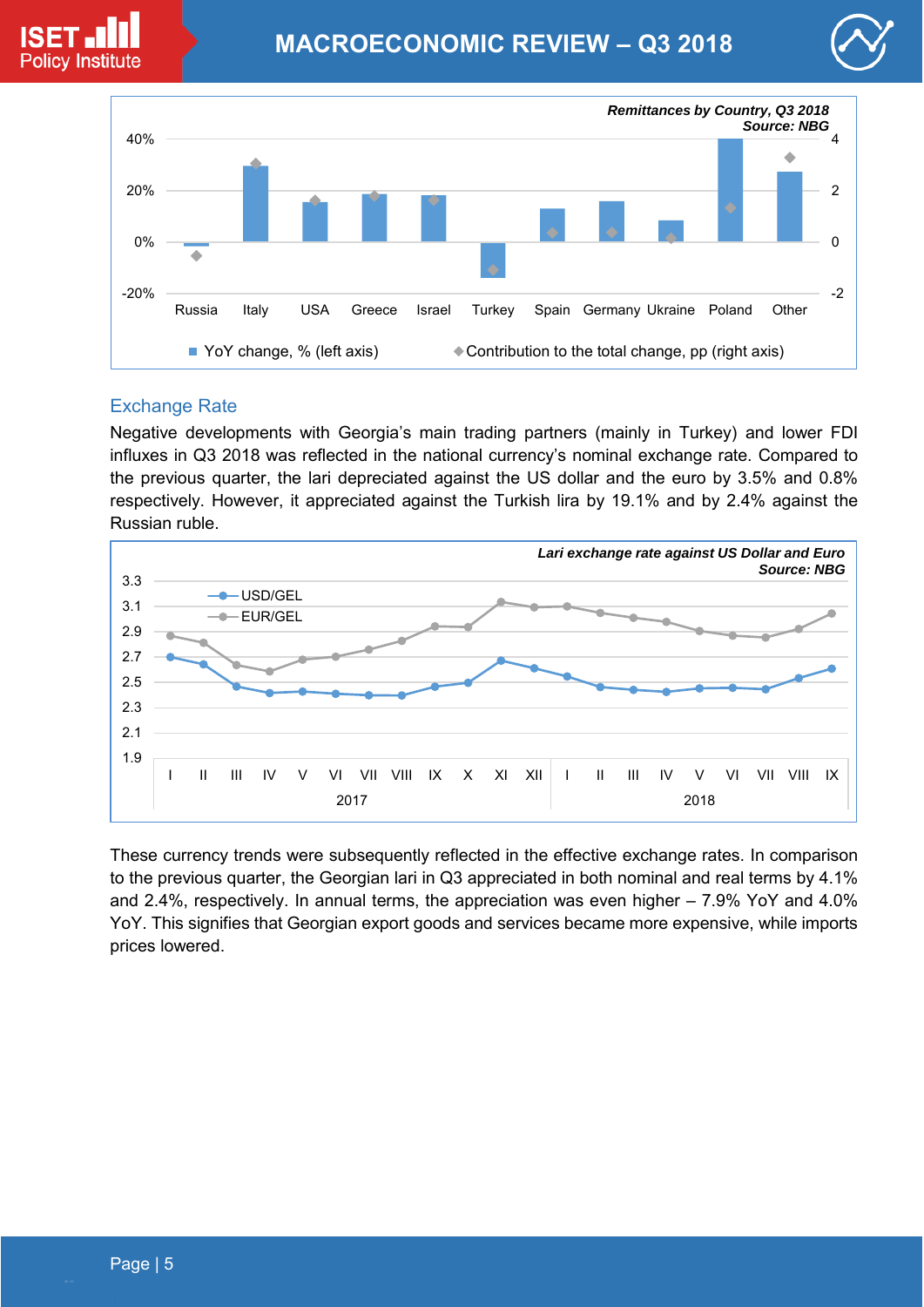



Despite the nominal depreciation of the lari against the US dollar, in the third quarter of 2018, NBG managed to buy 62.5 million US dollars across six auctions, in order to fulfill the IMF foreign reserves requirement.

## Credit Market

**Policy Institute** 

In Q3 2018, the total number of loans (stocks) granted by commercial banks, excluding interbank loans, increased by 28.1% YoY. The growth was driven by both the acceleration of retail (+29.9% YoY) and business loans (+25.9% YoY). NBG's new regulations for retail loans, implemented in May 2018, which aim to avoid the extensive growth of retail loans over the transitional period and decrease the amount of high-risk financial products on the market, appear not to have had a negative effect on the credit market.



The total deposits of enterprises and households in commercial banks also showed a significant increase of 18.2% YoY in Q3 2018. As with loans, both deposits made by individuals and legal entities contributed considerably to this growth, by 21% YoY and 15.3% YoY, respectively.

The results of the dedollarization measures, implemented in the beginning of 2017, have already had an effect in the short-term. In Q3 2018, the dollarization of both loans and deposits fell by 1.5 and 2.9 pp respectively, compared to the same period of the previous year. However, the recent depreciation of the lari against the US dollar halted the process, and dollarization increased compared to the previous quarter, by 1.2 and 1.7 pp, respectively.